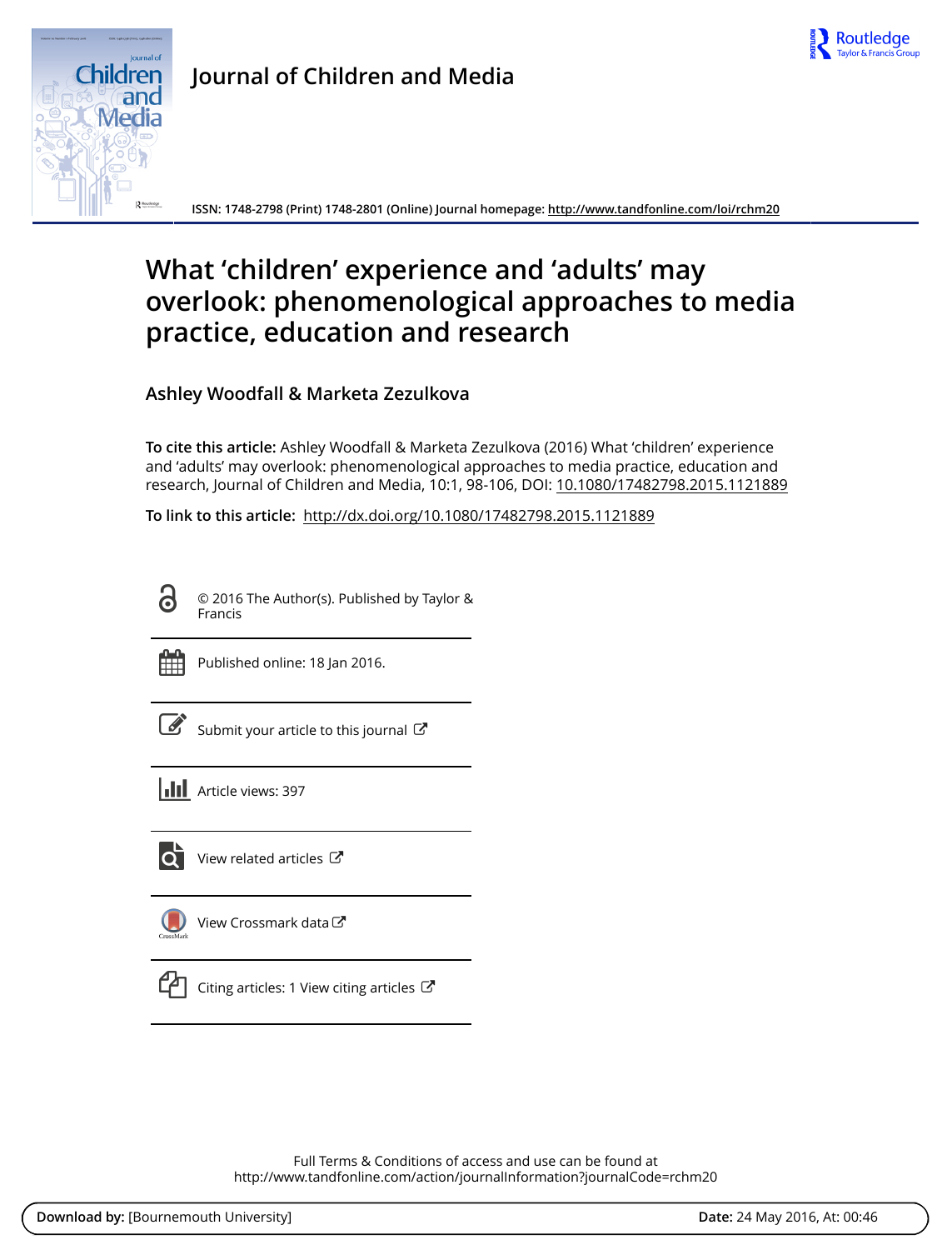# **A OPEN ACCESS**

# **What 'children' experience and 'adults' may overlook: phenomenological approaches to media practice, education and research**

#### Ashley Woodf[a](#page-1-0)ll<sup>a</sup> and Marketa Zezulkova<sup>a[,b](#page-1-1)</sup>

<span id="page-1-1"></span><span id="page-1-0"></span><sup>a</sup>Bournemouth University, UK; <sup>b</sup>Charles University, Prague, Czech Republic

#### **ARSTRACT**

This paper argues that each utterance of media should be seen as in dialogue with each other utterance, and that children, being the phenomenological hub to their lived media experience, should be recognised as engaging with media holistically. Argument draws upon two recent qualitative studies with children between six and eleven years of age. These studies, although separate, shared certain phenomenology orientated conceptual underpinnings and arrived at relatable findings. Notably that participating children tended to address media in a *platform agnostic* manner and offered little sense that they saw the media platform itself as being of overriding significance to their holistic media engagement. Ultimately, if children's lived media engagement is dialogic and holistic, then focusing on only one discreet media utterance (like television for example) can be said to become deeply problematic to those within children's media practice, education and research.

#### ARTICLE HISTORY

Received 1 March 2015 Revised 17 August 2015 Accepted 19 August 2015

#### **KEYWORDS**

Platform agnostic; holistic; dialogic; lived experience; phenomenology

<span id="page-1-2"></span>Media forms long treated as distinct are increasingly seen by organisations that make media for children to be intrinsically linked, or even inseparable (Berger & Woodfall, [2012](#page-8-0)). The suggestion within this paper is that the lived media experience of children similarly spans media platforms, and phenomenologically speaking, children cannot therefore be addressed through any single platform. We argue however that there are many of us within media practice, education and research who have been slow to realign our understanding of the ways in which media are produced and dialogically engaged with—and can be said to underappreciate how children operate across complex intersubjective systems in which all media (indeed all aspects of lived experience) are interconnected (Zezulkova, [2015a\)](#page-9-0).

<span id="page-1-3"></span>By means of (admittedly truncated) discussion, the paper initially looks to address the ways in which the children's media practice landscape operates, before turning to consider lived media experience within education. To further argument, and offer illustration, we touch on two recent qualitative studies as conducted by this paper's authors that, although separate, shared certain underpinnings and arrived at relatable findings. The

**CONTACT** Ashley Woodfall [awoodfall@bournemouth.ac.uk](mailto:awoodfall@bournemouth.ac.uk)

<sup>© 2016</sup> The Author(s). Published by Taylor & Francis.

This is an Open Access article distributed under the terms of the Creative Commons Attribution License (http://creativecommons.org/ Licenses/by/4.0/), which permits unrestricted use, distribution, and reproduction in any medium, provided the original work is properly cited.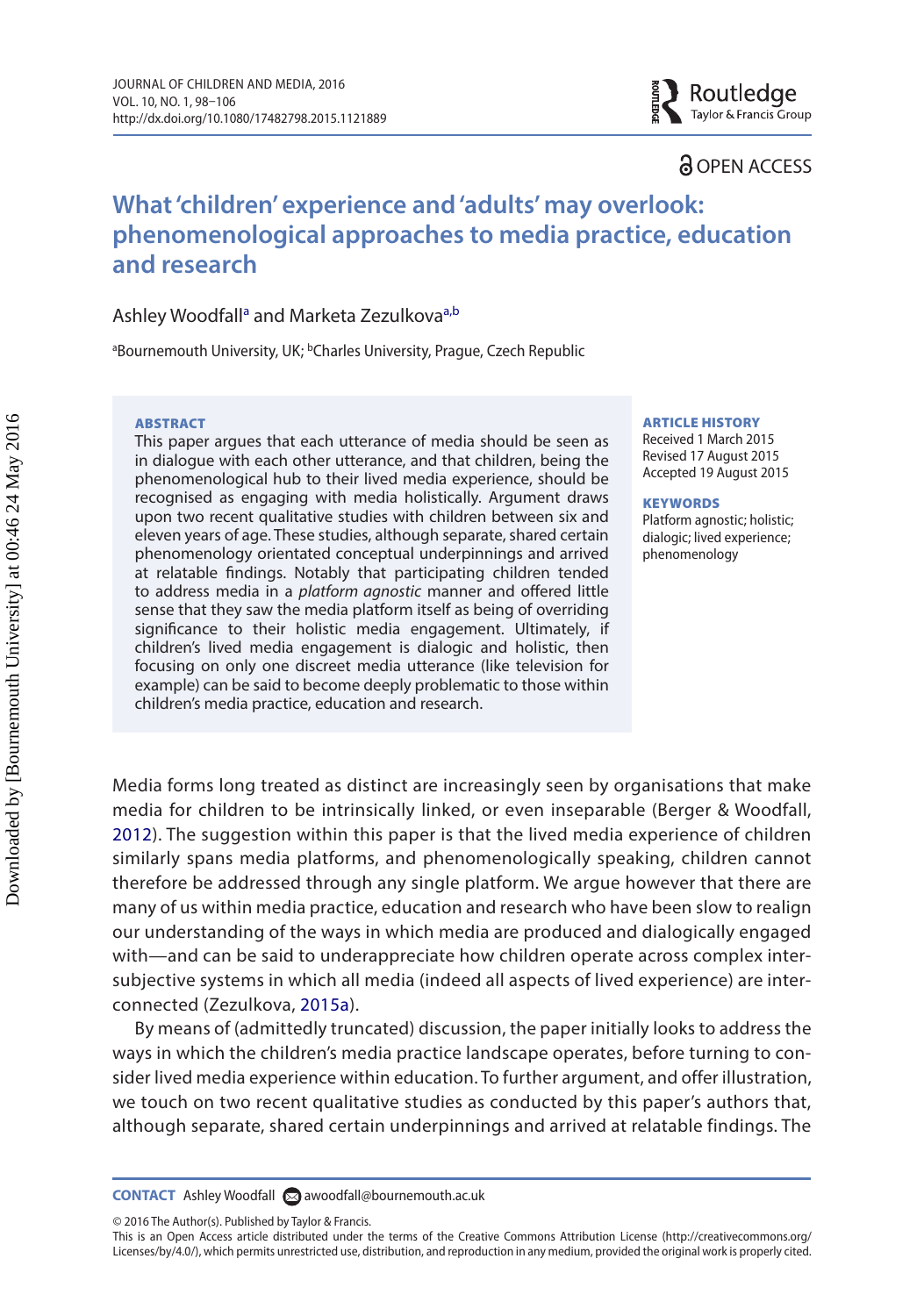<span id="page-2-5"></span><span id="page-2-4"></span>first of these studies (Woodfall, [2015](#page-9-1)), as carried out in the UK, adopted a creative-reflective approach to exploring children's media preferences. Participants included children (aged ten and eleven) and those that create media for children professionally, with the researcher also having a background within children's media practice. The second study (Zezulkova, [2015b\)](#page-9-2), focusing on the philosophy(s) of media learning and teaching, was carried out in two Czech and two US primary/lower elementary schools. It was conducted with children (between six and nine) and their schoolteachers, and featured classroom observations and photo-elicitation group and individual interviews. For conceptual purchase, we then draw upon a dialogic phenomenology, and in turn argue that if a child can be seen as hub to a lived holistic media experience then recognising any medium as singular, isolatable and finalised becomes problematic.

<span id="page-2-3"></span><span id="page-2-2"></span>Even though much media may still be recognised as having been created from a platform-led perspective, or at least gravitate around a central *tentpole* media platform, practices have emerged in which media intended for children are developed or operate conceptually, in near disregard of the technological platforms that they operate across. This aligns with Jenkins, when he sees children as reaching across "media platforms from television to records, books, stuffed toys, public performances, feature films, and much more" ([2013](#page-8-1), p. 4). We however extend this understanding beyond what might traditionally be seen as a media platform, towards that expressed through other aspects of a child's lived experience (like media role-play for example). In turn, we see *cross*-*platform media* as that which spans platform, irrespective of the (predominantly top-down) intentionality of transmedia narratives (Ibrus & Scolari, [2012](#page-8-2)), and even though many others follow that path, we do not adopt narrative as a pre-conceptualising frame to discussion here. Instead we focus on media experience as expressed by children themselves. It is worth noting that we research and write firmly outside of those perspectives that consider children as in need of protection from or empowerment through media (perspectives that although important, we see as over-rehearsed), and stand paradigmatically against research approaches that might preordain meaning-making in this light.

#### **Producing and engaging with media across platforms**

<span id="page-2-1"></span>Organisations like Disney and DreamWorks, long implicitly producers of cross-platform media, now talk explicitly about "making products and content" (Deuze, [2013](#page-8-3), p. 172) rather than programmes or films. The BBC similarly, and particularly within its children's department, is wedded to a platform agnostic *360 degree* commissioning approach; one that *ideally* looks in all directions (across all potential platforms) throughout each production's development. These positions, or ambitions, may be seen as neoteric and forward-facing to many, yet they could equally be seen as reflecting only a *rhetoric of crossmediality*, which to some measure conceals unreconstructed platform-led industrial practices (Bennett & Strange, [2012](#page-8-4)). There may well be a tension between top-down *pan*-*media* strategy and the day-to-day, perhaps more siloed, activities of those that actually create media; whatever the reality however, children clearly access media across platforms.

<span id="page-2-0"></span>Within the first of the studies touched on within this paper, those that make media for children tended to self-identify as coming from, and align with, a particular area of practice. Whether it be television, publishing, interactive media and so on, practitioners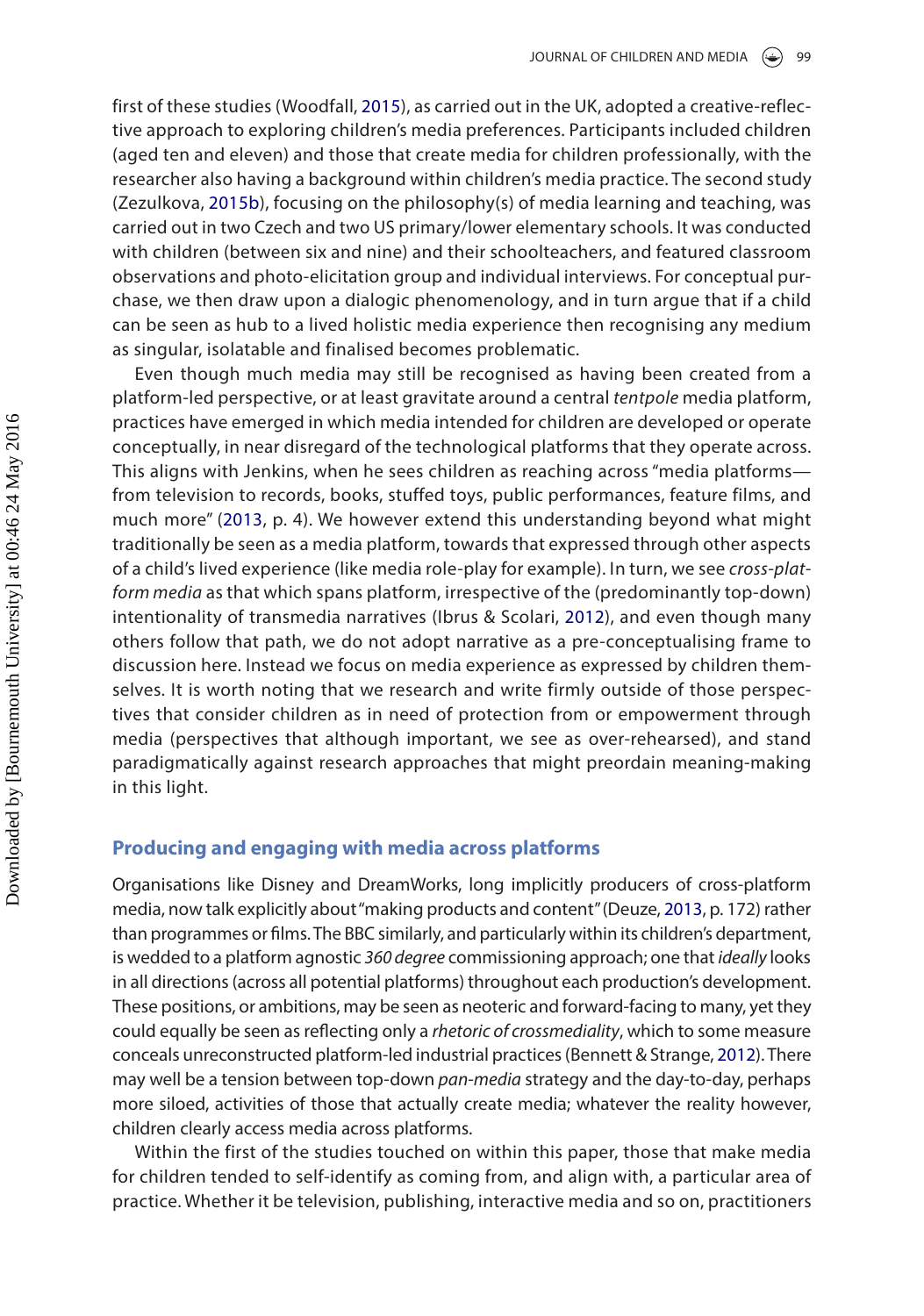

<span id="page-3-0"></span>**Figure 1.** Supercow: Media concept as created by a participant within the UK children's media practice orientated study.

appeared to think *platform first*—perhaps operating beneath, and in opposition to, institutional crossmedial rhetoric. Significantly however, when asked to develop a media concept that they would want to engage with, children within the same study offered little sense that they saw the media platform itself as being of overriding significance to their holistic media engagement. There was mention of television, internet and mobile, but the child participants appeared much quicker to discuss attributes like fun, kindness, play, story, connection and learning, than they did media platform—addressing their media preferences in a near *platform agnostic* manner. Focusing on interactions with the child participant that created the children's media concept *Supercow* (see Figure [1](#page-3-0)), it was character, and the place within the media of the participant themselves, that appeared to be of most significance, not the platform. The participant (age 11) seemed at ease with her pet bovine hero being equally accessible through television and online; and self-casting alongside Jack Black (playing *Supercow*) and Johnny Depp (playing the villain *Dr. FrogEvil*) she positioned herself intimately within her media.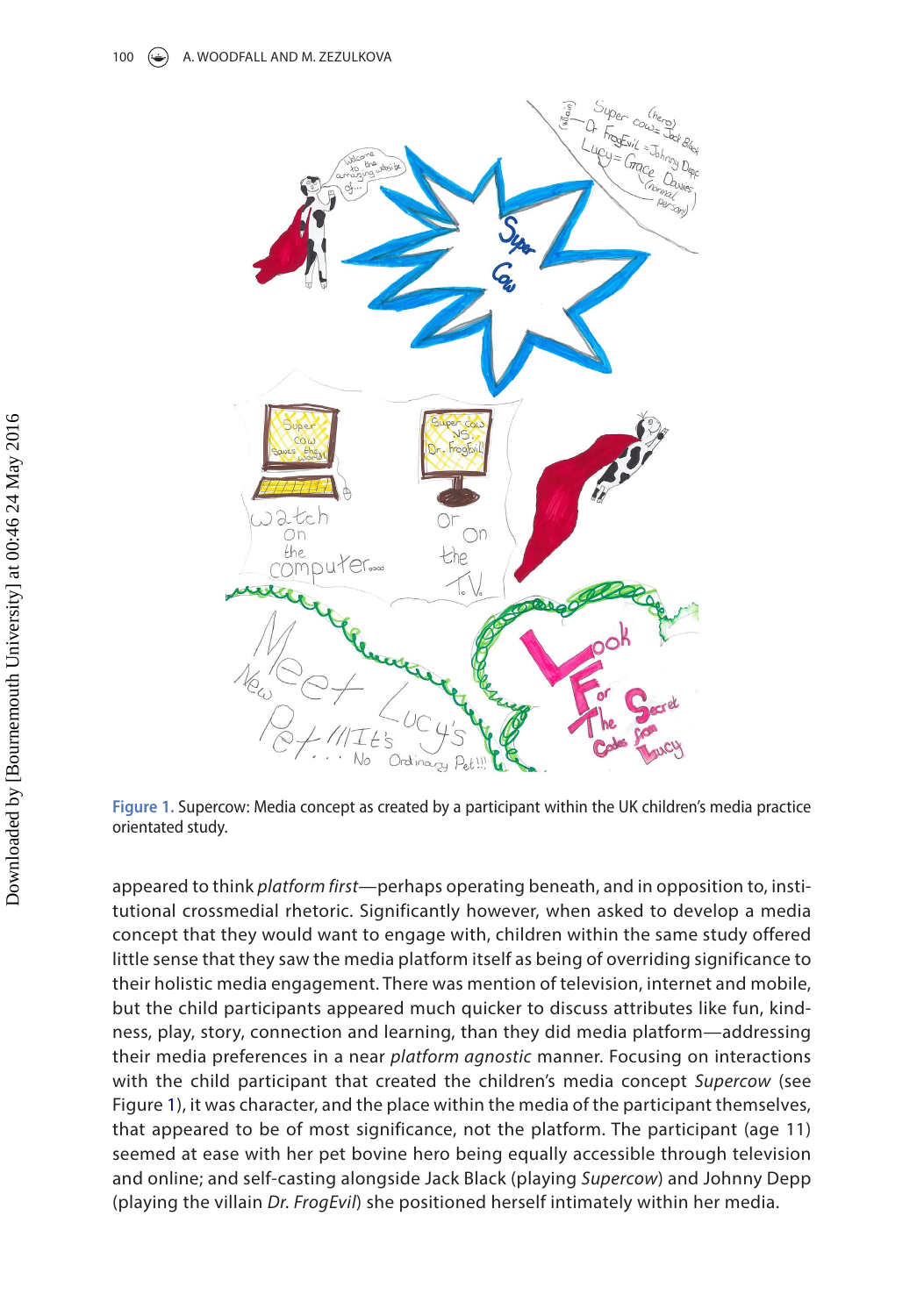Returning to the broader media landscape there will of course be examples of media that appear platform specific or bound, but if a production is a success it will soon step across platform, and in some ways this process could be said to be symbolic of that success. *Harry Potter* for example started life as a short print run book, and similarly *Horrible Histories*, *How to Train your Dragon* and *The Gruffalo* were all conceived within publishing before they moved to screen, and stage, and beyond. Taking an alternative path *Angry Birds* started life as a video game before being catapulted across platform; with the toys, books, animated series and film arguably just as much a part of a child's connection with the media phenomena as the video games themselves. It might be worth reminding ourselves that children engage with media through *doing* (Buckingham & Sefton-Green, [2004](#page-8-5)); we can for example picture a child doing *Star Wars* Lego as they draw on a repertoire of platform spanning *Star Wars* texts (whether they be cartoon, film, book, comic, toy, game and so on). It is however the child's lived experience that actually ties these texts (pre or self-imagined) and platforms together.

#### <span id="page-4-0"></span>**Media experience as lived and reflected upon in education**

<span id="page-4-3"></span><span id="page-4-2"></span><span id="page-4-1"></span>The school playground acts as a unique platform agnostic space, in which a child's play can draw upon, and co-opt, "the source text/artefact" (Marsh, [2014,](#page-9-3) p. 125). Significance sits though in the lived experience of children and their particular interests, intentions, social circumstances (Willett, [2014\)](#page-9-4) and interactions (Vered, [2008](#page-9-5)), rather than within pre-ordained textual constraints, or in light of any particular platform. Turning for instance to the media education orientated study touched on within this paper, what appeared to matter in the playground to the children that engaged with the *Angry Birds* media phenomena, was their experience of remixing the basic plot and ('Piggy' and 'Birdy') main characters in to long-standing folkloric play (such as a freeze tag game). Intriguingly however, when these children were asked in the classroom to retrospectively discuss their *Angry Birds* media engagement, they become attentive to constructed media dichotomies; appearing to prioritise one platform over another, even when these positions seemed not to mirror their own holistic and lived media experience, but the ways in which they perceived *the adult* might recognise and value each platform.

Media texts and platforms (and the production and consumption practices relating to them) are often uncritically divided by curricula and instruction into the inherently good or bad, and school or age appropriate and inappropriate. Here pupils soon learn to distinguish between those that feel more or less favoured within the classroom setting. When a US participant (age 8) in the media education study stated that, "I like plays more, because movies are not so good for you. Plays are healthy for learning […] Like in movies you learn bad words, not good things", he appeared to be offering an understanding of those media platforms and texts that might be educationally sanctioned and those that might not be. One of the US participants (age 7) stated that she would like to learn photography and how to make videos, *but not at school*, because, "you can get into trouble if you use it at school". Similarly, a Czech participant (age 9) said she would not want to learn about digital and electronic media in school, because "I don't want Miss teacher to get angry", whilst another child (age 6) said he would like to learn about all media in school, but suggested that he and his peers "would have to be careful so the teacher doesn't notice". From the perspective of the educator, one of the Czech primary schoolteachers correspondingly noted that as children get older they are less likely to tell teaching staff about media engagement outside the more valorised media platforms and texts.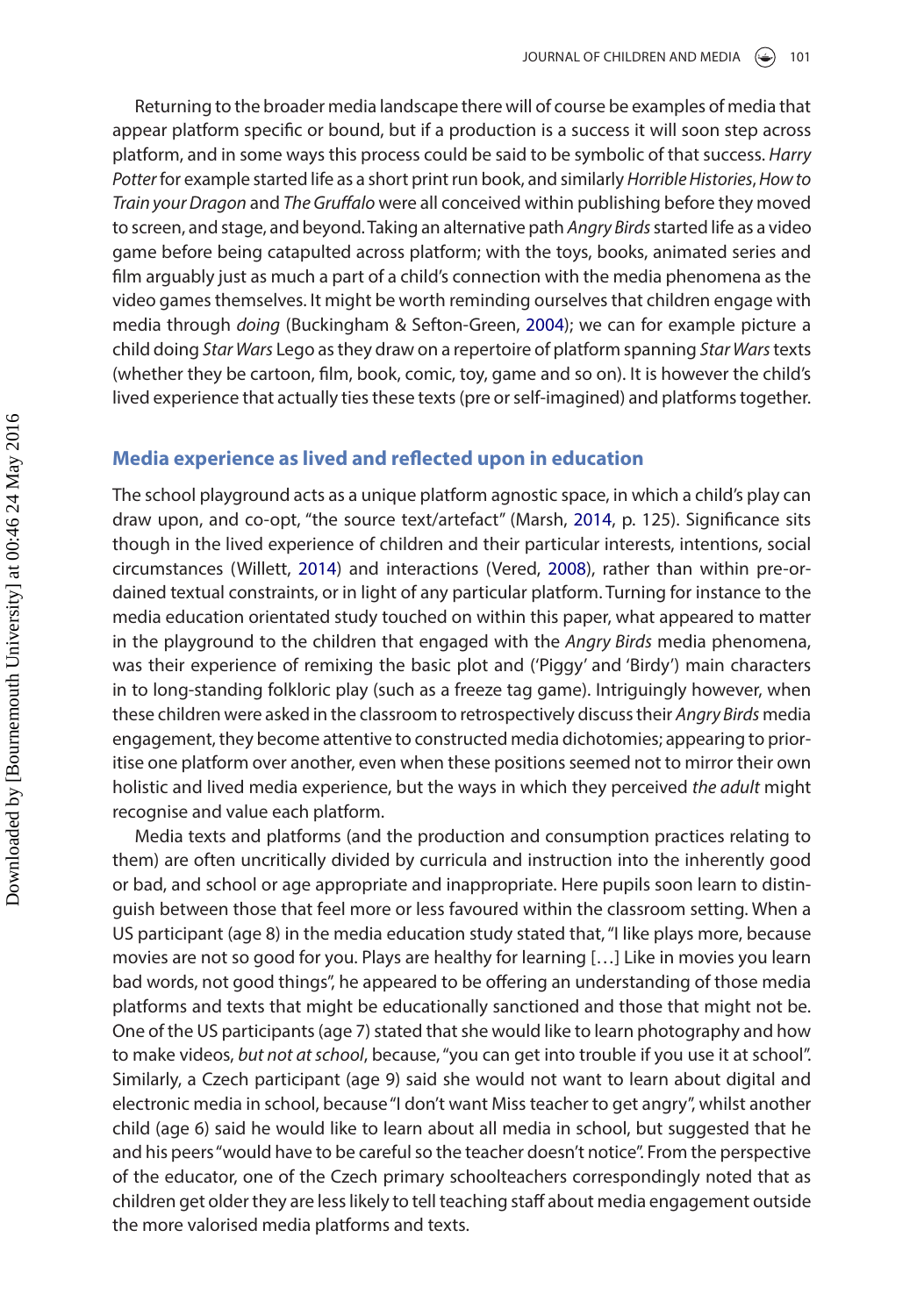<span id="page-5-6"></span><span id="page-5-4"></span><span id="page-5-1"></span>In a way that can be said to shackle teachers and young learners to oppositional poles, compulsory education is especially prone to reductionism, with difficult to bridge "distancing dichotomies" (Sholle & Denski, [1993](#page-9-6), p. 299) appearing throughout its structures and processes. McDougall [\(2014\)](#page-9-7) instead calls for a "reflexive and negotiated pedagogy" which recognises the complexity of media engagement (p. 3), whilst Gauntlett [\(2008\)](#page-8-6) usefully encourages educational research and media practice to be more interested in the people and less so in the media technology. Children then, if we recognise them holistically, and their media engagement as dialogic and potentially pan-media, should not be contained within hierarchical distinction that appears to value one media platform or text over another. The education studies and pedagogic practices that seem to be most successful in exploring child's media engagement, and facilitating the learning that disturbs media dichotomy and the home-school divide, are those that move away from medium/technology-first approaches and instead invite young learners to lead dialogue and draw on their experiences (e.g., Parry [2014](#page-9-8)). After all, and as within the discussion on the media practice landscape above, it is the child's lived experience that ties media texts, platforms and, by extension the child's multifaceted learning about media, together.

## <span id="page-5-5"></span>**A child's holistic and dialogic phenomenology**

<span id="page-5-3"></span>This paper clearly sees lived experience as being at the heart of a child's media engagement, and here we look towards a holistic and dialogic phenomenology by means of offering the footings to further argument. Initially, we turn to Husserl's foundational phenomenology, in that it focuses on the moment experience is constituted "as it is in itself" (1931[[2014](#page-8-7)], p. 116). Under a Husserlian reading, life only comes in to *being* as we subjectively experience it and make meaning from that experience. In this light, we can see a child's lived experience and meaning-making as of significance; and it is what children *attend to* that matters, not pre-supposed conceptualisation. Yet experience is not simply a matter of subjective focus, it is socially situated and inter-subjective; and thus we are alerted to the dangers of isolating to the "individual" (Stawarska, [2009\)](#page-9-9). Usefully Husserl validates a "we-subjective" everyday lived experience, whereby we all exist through "living together" (1936[[1970](#page-8-8)], p. 108); a living together that (turning to Bakhtin) spans a dialogic *co*-*being*.

<span id="page-5-9"></span><span id="page-5-7"></span><span id="page-5-2"></span>For Bakhtin, human experience is situated within an "encounter between human beings" and thus the human situation is "participative" (Steinby & Klapuri, [2013](#page-9-10), p. xvi). The subject of interest is not the individual, but an act of co-being or co-experience in which the self is relational to others and shaped dialogically. Bakhtin argues against the unitary, and here a dialogic co-experience leaves meaning-making and understanding contingent, open-ended and many-voiced. In the words of Dewey, experience "is a single continuous interaction of a great diversity" [\(1916\[](#page-8-9)2011], p. 93). The diversity of lived experience cannot however be fully comprehended unless, as Husserl's student Stein suggested, the "subject of experience" (1916[\[1989\]](#page-9-11), p. xviii) is treated as a *whole* that "senses, thinks, feels, and wills" (p. 5). To Stein, human meaning-making and understanding should be approached holistically. The child's life is, as Dewey ([1916](#page-8-9)[2011]) notes, "an integral, a total one" (p. 9); they are,

<span id="page-5-8"></span><span id="page-5-0"></span>not conscious of transition or break. There is no conscious isolation, hardly conscious distinction. The things that occupy him are held together by the unity of the personal and social interests which his life carries along. Whatever is uppermost in his mind constitutes to him, for the time being, the whole universe. (*ibid*.)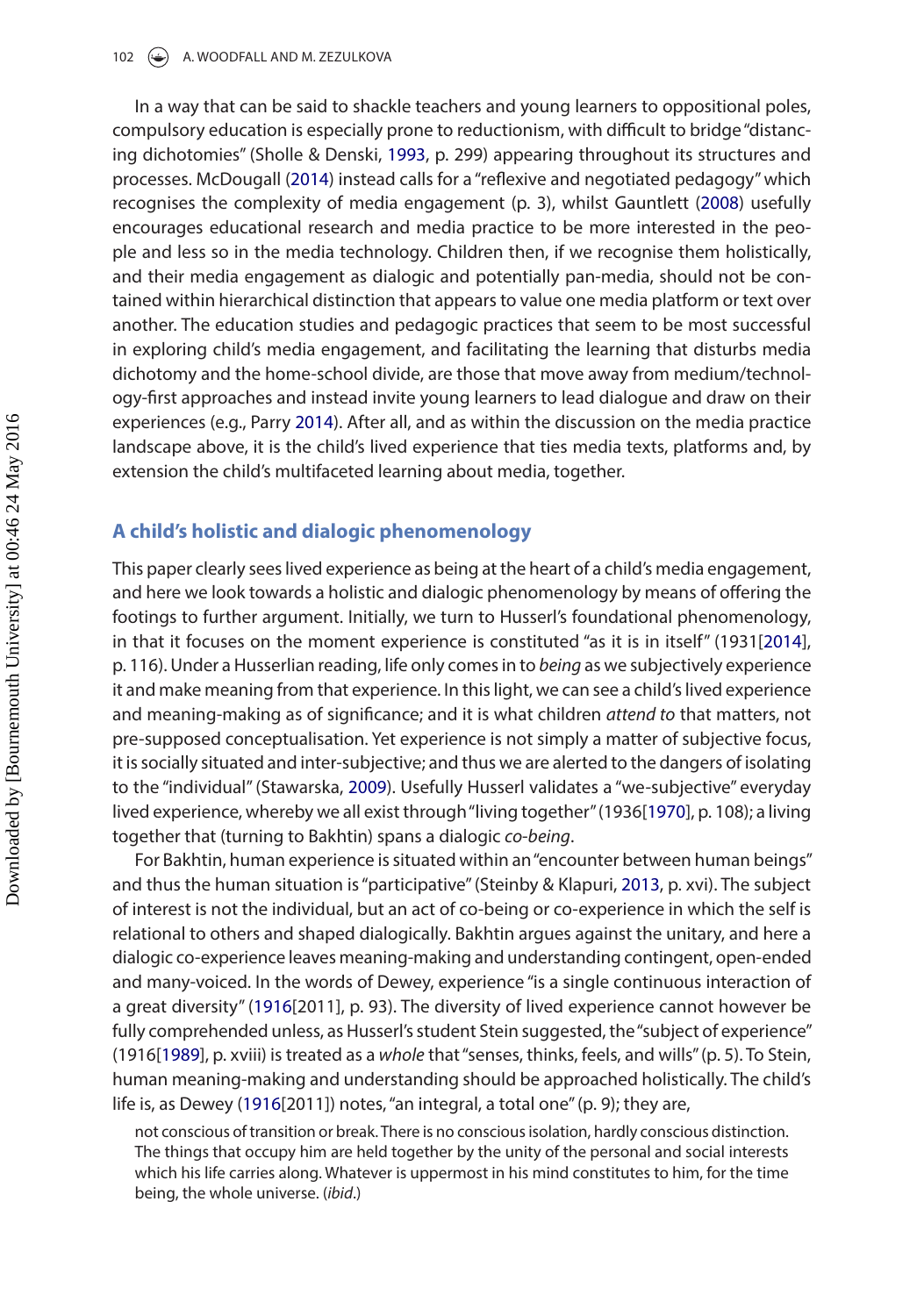Within Dewey's *universe* demarcation and hierarchies are flattened as children fluidly and fluently move across delineation, that they themselves might not recognise. The media experiences of children, as they *think* about, *feel* and *do* various media, only hold phenomenological significance in light of a child's preferences and foci—and regardless of any other overlaid pre-supposition.

<span id="page-6-0"></span>Bakhtin saw lived experience as being shaped across a plurality of interconnected utterances formed in relation to otherness. In this way each *lived* utterance, and therefore each media utterance, can be understood holistically as 'part of a greater whole' (Holquist, [1998](#page-8-10), p. 428). We can picture children's platform spanning media lives as being a polyphony of utterances that share the potential to feed off of, and inform, each other. In recognising each of the multiple utterances of media as sitting within a many voiced dialogism, with each utterance, upon each platform, operating relationally, then engagement with any platform or text, in the singular, becomes just punctuation to an ongoing holistic dialogue, and significantly no one platform (or experience) can be seen as sacrosanct, isolatable or finalisable.

Bakhtin leaves us comfortable with the suggestion that texts (however much we may be tempted to separate them), and by extension media platforms and aspects of lived experience, should all be recognised as permeable, polyphonic and polysemic; as being open to multiple dialogic readings, re-readings, cross-readings and writings. At this point, it becomes difficult (and maybe unnecessary) to force platform delineation, or to isolate children from their media experience. When each media utterance (books, toy, cinema, television, etc.) can be said to be in dialogue with each and every other utterance, and children can be seen as phenomenologically centring their own media lives, then any understanding of children's media meaning-making should be built not through adult pre-supposition, but from the child's experience outwards.

Within the studies touched on in this paper, the schoolteachers and media practitioners tended to approach media through platform, yet children appeared quicker to discuss the preferred attributes of their media of choice than the platform through which they engaged with that media. There was mention of television, internet, mobile and so forth, but predominantly only when the researchers mentioned them. Both studies saw children as passing smoothly from one text to another, from one media platform to another, from one role to another. With platforms, texts and the child operating as part of a meaningful whole, children's media engagement was recognised as holistically dialogic, and even at times promiscuously oppositional to adult oversight. In this light *all* platforms and texts were seen as positionable within a complex physical, emotional, sociocultural and creative unity—one centred by and (partially) orchestrated by children themselves. These studies suggest that regardless of any adult platform bound interpretation, children do not readily turn to platform as a means of understanding media, and that they are quick to complicate and override reductionist view of their media lives, even when the educational setting and pre-supposition may privilege one medium, or group of media over another.

#### **From media-centric to experience-centric approaches**

We recognise media practice, education and research as having created demarcation where children might not. Reiterating this point, why would a child not assume that they should be able to access, co-opt and re-create media in a space, time and fashion of their own choosing? When children are immersed in a holistic lived media experience, they are unlikely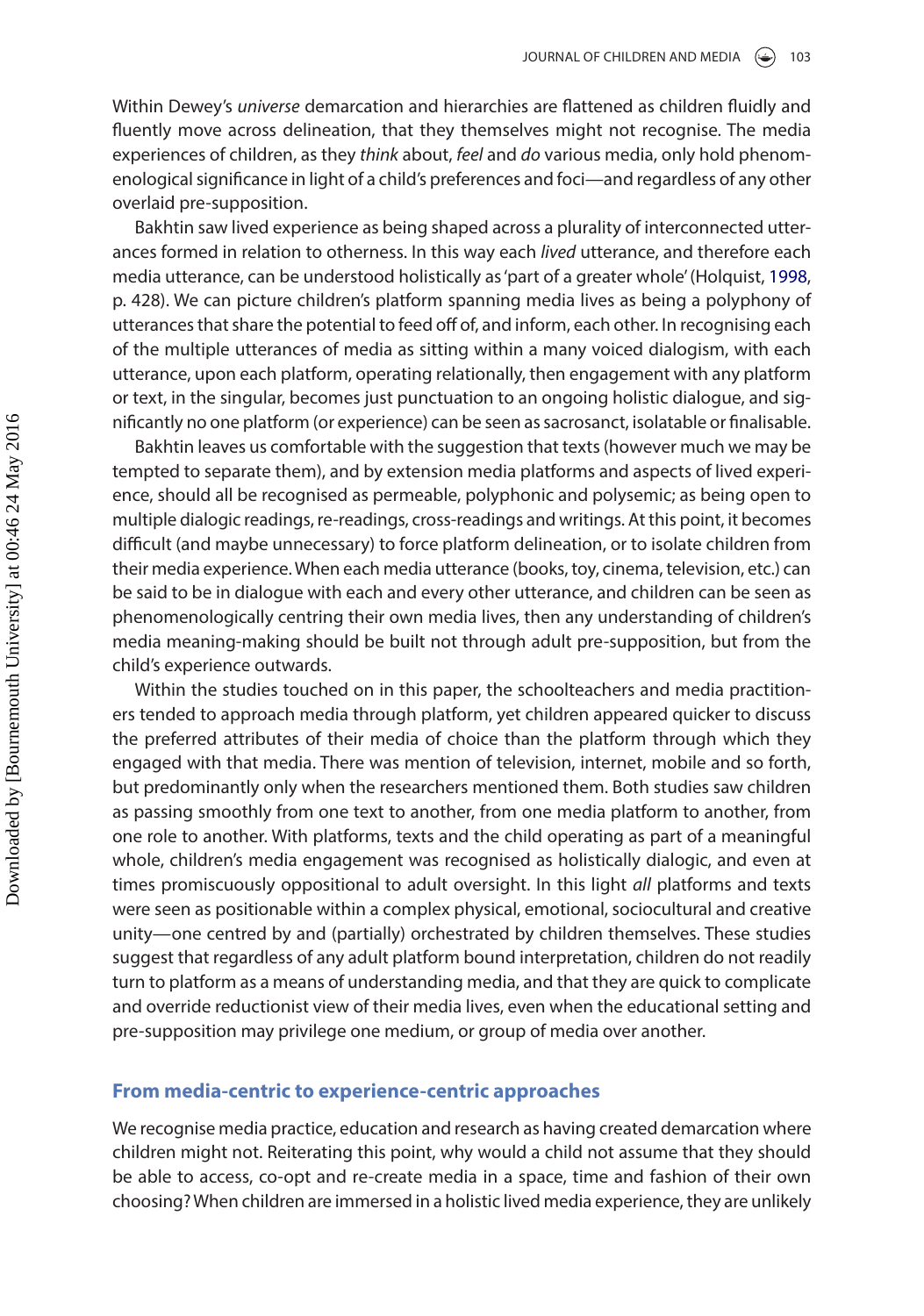to picture any individual media utterance to be of great consequence; it is their overall platform spanning *media universe* that holds key significance. This is not to completely dismiss the conceptualisations and media production practices that have formed around individual platforms, or to undervalue the affordances of each; indeed, there are significant questions to be asked of the ways in which children select and make use of the different platforms that make up their media universe. We argue not against acknowledging the media platform, but for a corrective away from platform first or platform only approaches.

Here may sit a useful note to practitioner and educator: to recognise that children engage with media in platform agnostic and holistic ways, and that they should reorientate away from a media-centric outlook towards a more experience-centric one. There are also significant implications at play for those that undertake media research with children, with the arguments made across this paper bringing in to question research approaches that address media (and/or children) as singular, isolatable and finalised. Reworking Gauntlett's earlier criticism, such research could be accused of fetishising the medium and underappreciating the child, and how a child's media experience binds together a polyphony of media utterances. There is of course much research that does position children's experience at its heart, and to many this discussion might seem a straw man argument in the making. Yet, there is also much research that isolates medium from medium—as well as media from child. Neither of the studies drawn upon within this paper could be said to be fully participatory, and are far from *ideal* (indeed under a dialogic reading there can be no one way of researching), but both researchers feel persuaded that instead of shaping research in light of media platform, or pre-ordained groupings of media, future research should look to the child to act as a guide to their holistic lived experience.

<span id="page-7-0"></span>Research conducted under a child-centred dialogic and holistic phenomenology could be accused of a "relativist ontology" (Apelgren, [2003,](#page-8-11) p. 133), whereby the instability, inseparability and unfinalisability of experience and meaning-making becomes more troublesome than liberating. And if one argues towards "the total experiential context" (Stein, 1916[[1989](#page-9-11)], p. 39), and against the unitary, how does one find conceptual coherence? A Husserlian *phenomenological reduction*, in which pre-supposition is placed out of play, and we *temporarily* bracket out (other) media, or other aspects of lived experience, might appeal to some; the part within the whole could then be addressed without denying intersubjective complexities, or recourse to reification. Others may feel more comfortable in quietly accepting that a child's experience in itself provides firm enough footings from which to research (develop or teach) media. Either way, we would be well served to remind ourselves that a child's engagement with media can be said to operate across a dialogic plurality. Children live media holistically, in a way that does not demarcate and delimit; something media practitioner, educator and researcher may be prone to overlook.

It is a child's lived media experience that should lead our understanding, not our own or institutional historicity and pre-supposition. In this light, we should avoid addressing any medium as a discreet utterance, even when production habits and institutional structures may say otherwise. We are not suggesting that hard earned specialisms and interests are thrown away, far from it, but that we should fully recognise that our adult understandings are unlikely to map neatly on to a child's media experience. The argument is not for all to undertake transmedia-style research (indeed that might over-valorise narrative, and platforms), but to see the holistic lived experience of the child as our way in to meaning-making and understanding. To listen to children, and most significantly, to follow their interests in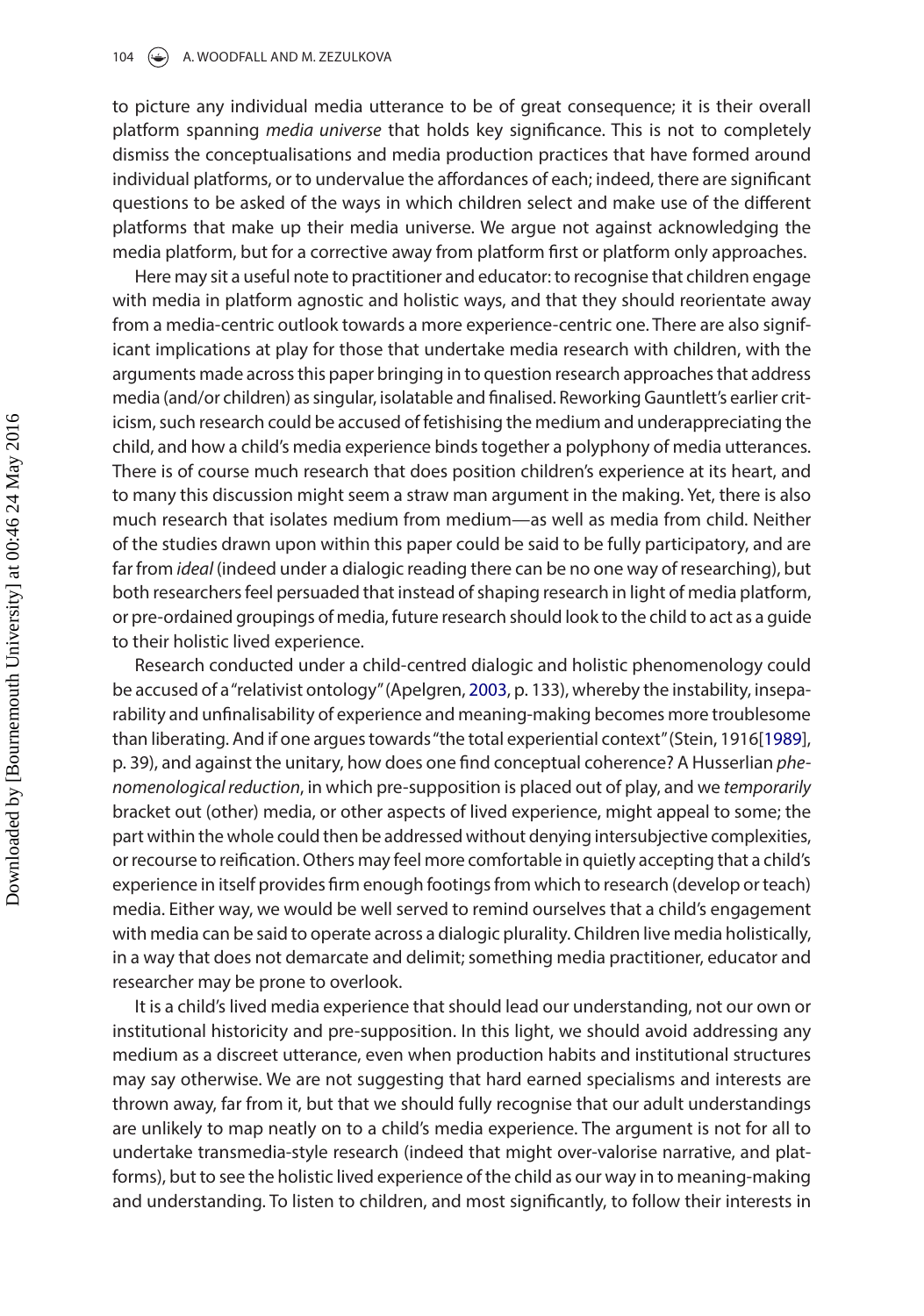deciding what is at play. To the researcher in particular, the provocation is to question the ways in which we pre-frame and shape the direction the research act takes, as well as to remain alert to who holds sway in how it is then described, interpreted and reported on. A dialogic phenomenology would require us to recognise the child as entry point, centre and interpreter of their media experience and learning.

#### **Disclosure statement**

No potential conflict of interest was reported by the authors.

### **Notes on contributors**

*Ashley Woodfall*, PhD, worked within UK children's media production for many years before joining the research and teaching community at Bournemouth University. He is a fellow of the *Centre for Excellence in Media Practice (CEMP)* and the *Royal Society of Arts*.

*Marketa Zezulkova*, PhD, is a senior lecturer in Education and Digital Literacies in the *Centre for Excellence in Media Practice* at Bournemouth University and in the *Institute of Communication Studies and Journalism* at Charles University. She has been involved in several EU and UN initiatives as well as in organising the *CEMP* convened annual *Media Education Summit*. As a visiting scholar, she has joined universities in Europe, the USA, Asia and Latin America.

#### **References**

- <span id="page-8-11"></span>Apelgren, B. M. ([2003](#page-7-0)). Researching lived experiences: A study on Swedish foreign language teachers' voices on teaching and change. In G. Chiari & M. L. Nuzzo (Eds.), *Psychological constructivism and the social world* (pp. 123–131). Milan: EPCA.
- <span id="page-8-4"></span>Bennett, J., & Strange, N. ([2012](#page-2-0)). Linear legacies: Managing the multiplatform production process. In D. Johnson, D. Kompare, & A. Santos (Eds.), *Making media work: Cultures of management in the entertainment industries* (pp. 63–89). New York: New York University Press.
- <span id="page-8-0"></span>Berger, R., & Woodfall, A. ([2012](#page-1-2)). The digital utterance: A crossmedia approach to media education. In I. Ibrus & C. A. Scolari (Eds.), *Crossmedia innovations: Texts, markets, institutions* (pp. 111–126). Frankfurt am Main: Peter Lang.
- <span id="page-8-5"></span>Buckingham, D., & Sefton-Green, J. [\(2004\)](#page-4-0). Structure, agency, and pedagogy in children's media culture. In J. Tobin (Ed.), *Pikachu s Global Adventure* (pp. 12–33). Durham, NC: Duke University Press.
- <span id="page-8-3"></span>Deuze, M. [\(2013](#page-2-1)). *Media work*. Cambridge: Polity Press.
- <span id="page-8-9"></span>Dewey, J. ([1916](#page-5-0)). *Democracy and education*. Milton Keynes: Simon & Brown.
- <span id="page-8-6"></span>Gauntlett, D. [\(2008\)](#page-5-1). *Participation culture, creativity, and social change*. Presentation at the University of Westminster, London. Retrieved November 12, 2008, from [http://www.youtube.com/](http://www.youtube.com/watch?v=MNqgXbI1_o8) [watch?v=MNqgXbI1\\_o8](http://www.youtube.com/watch?v=MNqgXbI1_o8)
- <span id="page-8-10"></span>Holquist, M. ([1998](#page-6-0)). Glossary. In M. Holquist (Ed.), *The dialogic imagination: Four essays by M. Bakhtin* (pp. 423–434). (C. Emerson & M. Holquist, Trans.). Austin: University of Texas.
- <span id="page-8-8"></span>Husserl, E. [\(1970\)](#page-5-2). *The crisis of European sciences and transcendental phenomenology*. (D. Carr, Trans). Evanston, IL: Northwest University Press.
- <span id="page-8-7"></span>Husserl, E. ([2014](#page-5-3)). *Ideas: General introduction to pure phenomenology*. (W. R. B. Gibson, Trans.). London: Routledge.
- <span id="page-8-2"></span>Ibrus, I., & Scolari, C. A. [\(2012\)](#page-2-2). Introduction. In I. Ibrus & C. A. Scolari (Eds.), *Crossmedia Innovations* (pp. 7–22). Frankfurt am Main: Peter Lang.
- <span id="page-8-1"></span>Jenkins, H. [\(2013\)](#page-2-3). Introduction. In B. Herr-Stephenson, M. Alper & E. Reilly (Eds.). T is for transmedia: Learning through transmedia play (pp. 4–19). Los Angeles, CA: USC Annenberg Innovation Lab & The Joan Ganz Cooney Center at Sesame Workshop. Retrieved from [http://www.annenberglab.](http://www.annenberglab.com/viewresearch/46) [com/viewresearch/46](http://www.annenberglab.com/viewresearch/46)